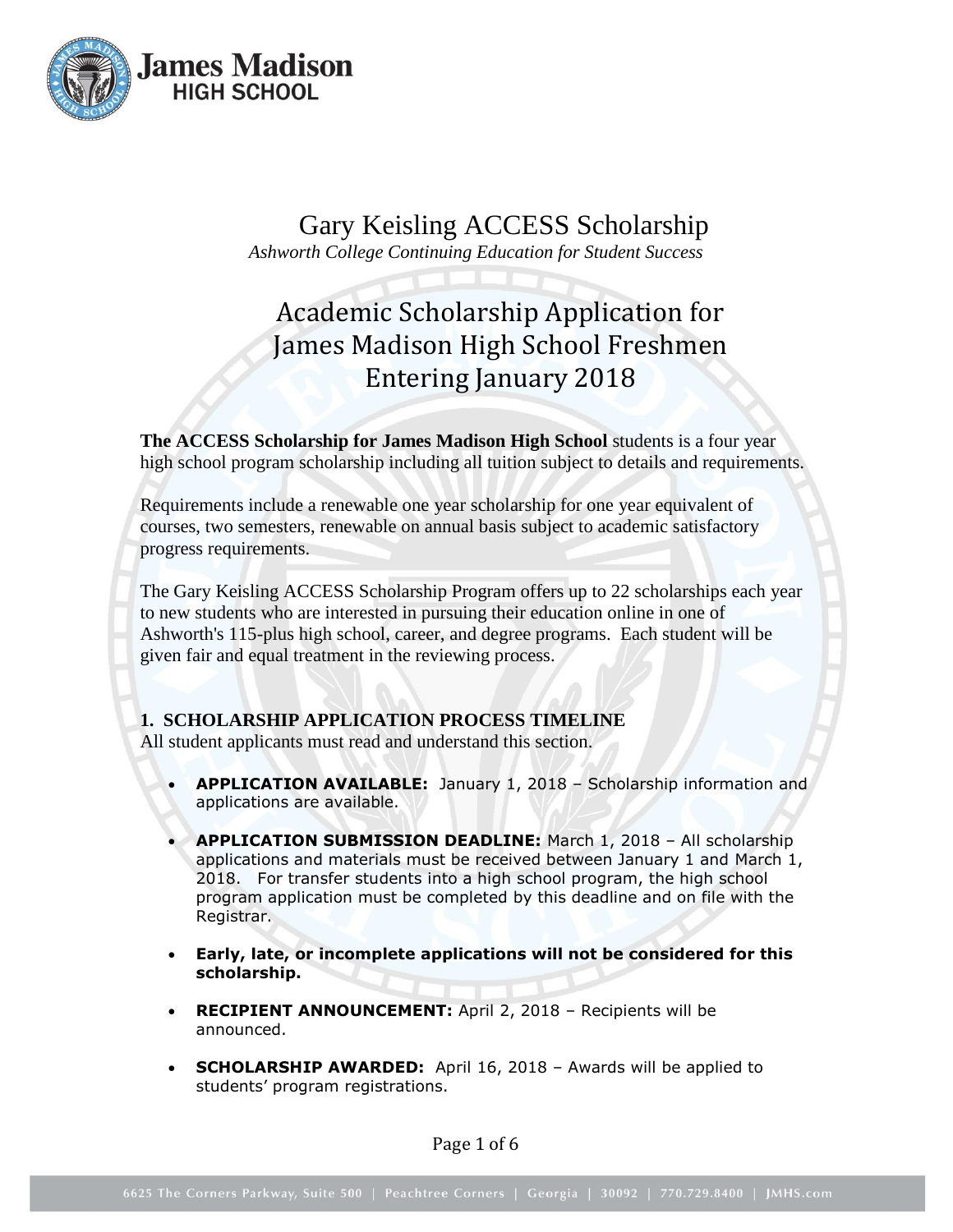

## **2. SCHOLARSHIP DETAILS AND REQUIREMENTS**

All student applicants must read and understand this section.

- The James Madison High School scholarship is open to first time freshman students or transfer students enrolled after January 1.
- Incoming first time freshman students must have an  $8<sup>th</sup>$  grade GPA of 3.0 or better, or equivalent. Transfer students must have an incoming transcript GPA of 3.00 or better.
- This application and the information contained here is for the guidance of students and James Madison High School personnel and does not constitute a contract or legal document.
- Submit your application through the electronic process outlined below in Section 3. If you are under 18 years old, you will need to provide a parent or guardian signature and contact information.
- Official transcripts are required; unofficial transcripts will not be accepted. Applications with unofficial transcripts are considered incomplete.
- Scholarship offerings and requirements are subject to change each award year. The window for scholarship submission is January 1 to March 1 of each year. No early submissions will be accepted.
- Satisfactory Academic Progress Requirements: Recipients must maintain a 3.0 GPA throughout their program of study, and complete two semesters of courses within one year otherwise the scholarship is void and the student is liable for the tuition cost.
- Annual Renewal: The scholarship requirements are reviewed annually for renewal. Renewal each year of all academic scholarships is contingent upon full-time enrollment with a cumulative grade point average of 3.00 or better, and timely completion of courses.
- Student Engagement Requirements: Recipients will be required to participate in selected community events as an ambassador for their program and to promote educational access.
- Students may receive only one scholarship through the James Madison High School Scholarship Program. *If awarded, make sure to maintain the required GPA for the annual renewal requirement.*
- JMHS does not guarantee receipt of scholarship applications if not submitted through the online electronic application process.
- If you have questions, contact the Office of the Registrar at 800.224.7234.

Page 2 of 6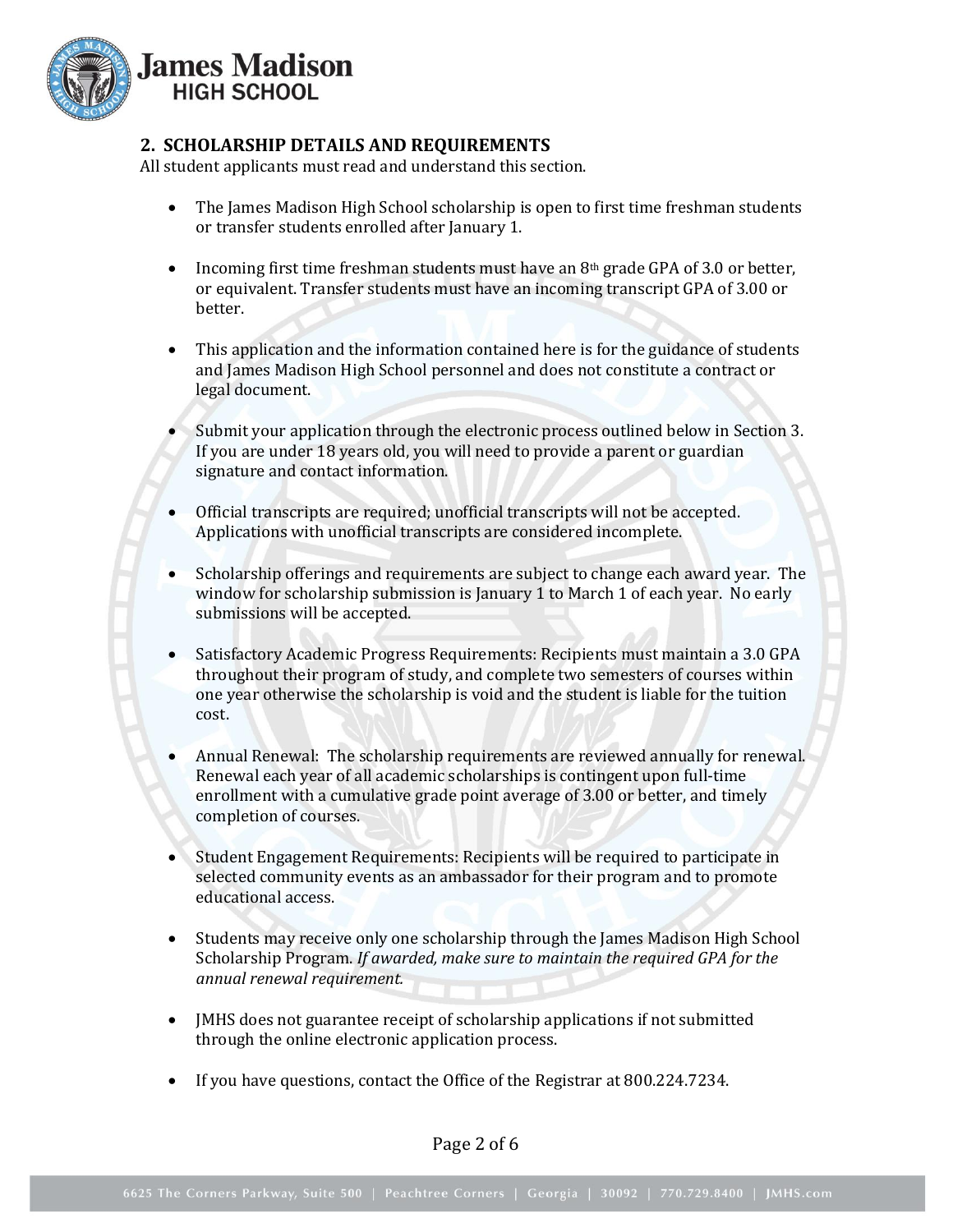

## **3. APPLICATION MATERIALS**

All student applicants must read and understand this section. All applicants must submit the appropriate program's application materials. This includes an application form, essay and transcripts.

## **Online Materials**

## o **Academic Scholarship Application**

Submit a completed application bearing the student's signature and date of application. If Applicant is under 18 then a parent or guardian's signature is required for a complete application.

#### o **Essay**

The essay is to be 250 to 500 words in length.

ESSAY PROMPT: Write a persuasive essay on why you would be a good candidate for the ACCESS scholarship based on your high school aspirations and goals and by providing three reasons why access to high school is important to you. Include work experience, extra-curricular, volunteer work, and / or a personal story about access to high school.

#### o **SUBMISSION**

Submit the completed application and essay to the following email address: ACCESS-HighSchool@ashworthcollege.edu

## **Transcripts**

- o **First time Freshman Students –** Applicants for a scholarship must have an appropriate  $8<sup>th</sup>$  grade transcript on file with the Office of Registrar by the deadline. Complete the Transcript section in the application. Transcript must have a qualifying unweighted GPA of 3.00 or better, or equivalent.
- o **Transfer Students -** Applicants for a scholarship must have an appropriate transcript on file with the Office of Registrar by the deadline. Complete the Transcript section in the application. Submitted transcript must have a qualifying unweighted GPA of 3.00 or better, or equivalent.

Page 3 of 6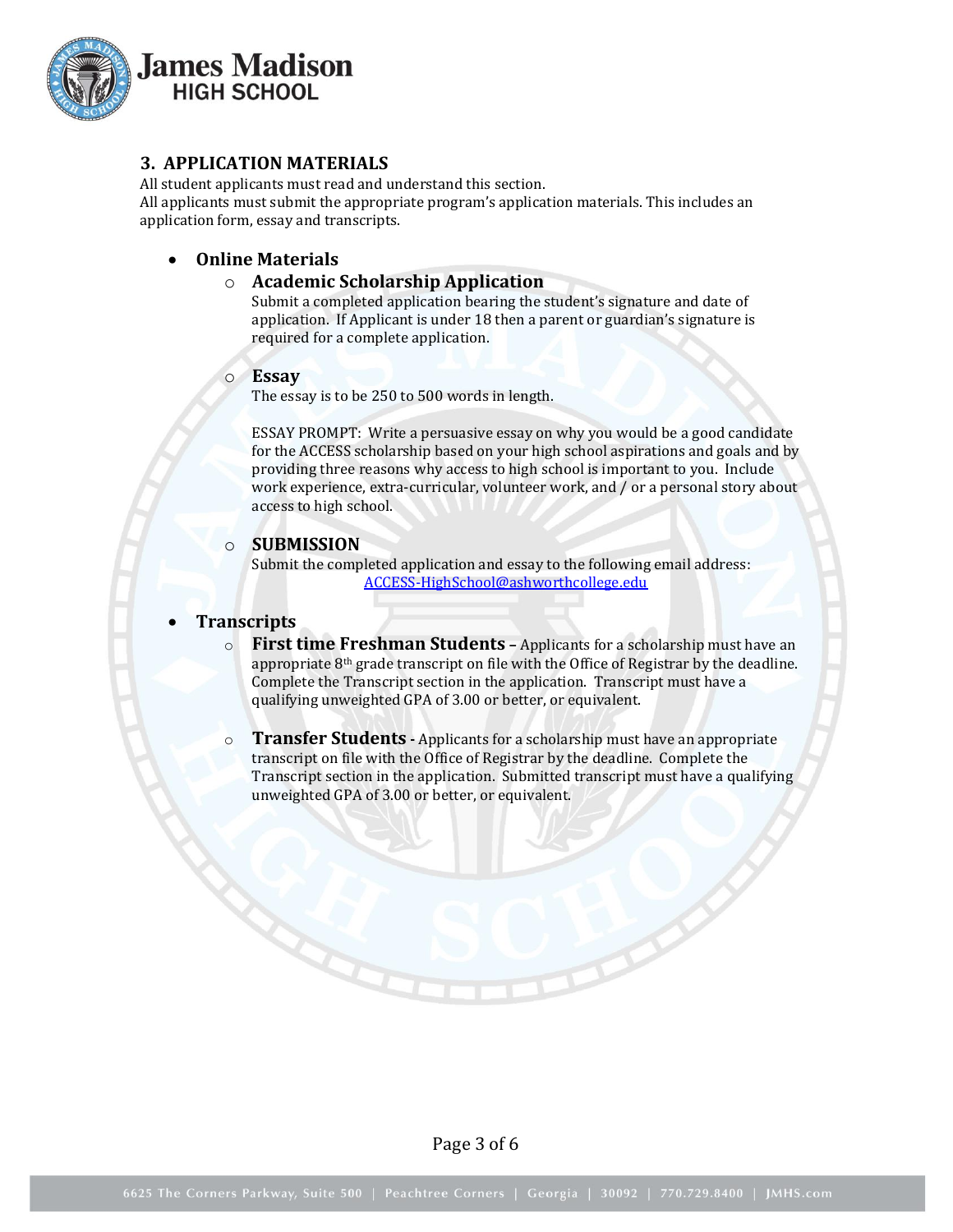

# **4. STUDENT INFORMATION**

All student applicants must complete this section.

| Name:                                                                                                                                                                                                                                                                                                                                                 |                                                                                                                                                                                                                                                                                     |        |
|-------------------------------------------------------------------------------------------------------------------------------------------------------------------------------------------------------------------------------------------------------------------------------------------------------------------------------------------------------|-------------------------------------------------------------------------------------------------------------------------------------------------------------------------------------------------------------------------------------------------------------------------------------|--------|
| Last                                                                                                                                                                                                                                                                                                                                                  | First                                                                                                                                                                                                                                                                               | Middle |
| Check one:<br>Academic Program<br><b>General Program</b>                                                                                                                                                                                                                                                                                              |                                                                                                                                                                                                                                                                                     |        |
|                                                                                                                                                                                                                                                                                                                                                       | Birthdate:                                                                                                                                                                                                                                                                          |        |
|                                                                                                                                                                                                                                                                                                                                                       |                                                                                                                                                                                                                                                                                     |        |
| <b>Permanent Address</b>                                                                                                                                                                                                                                                                                                                              |                                                                                                                                                                                                                                                                                     |        |
| City                                                                                                                                                                                                                                                                                                                                                  | State<br>Zip                                                                                                                                                                                                                                                                        |        |
| Email Address:                                                                                                                                                                                                                                                                                                                                        |                                                                                                                                                                                                                                                                                     |        |
|                                                                                                                                                                                                                                                                                                                                                       |                                                                                                                                                                                                                                                                                     |        |
| 5. 8th GRADE SCHOOL INFORMATION                                                                                                                                                                                                                                                                                                                       |                                                                                                                                                                                                                                                                                     |        |
| Name of 8th Grade School from which Student Graduated:<br>City, State and Zip: ___<br>Telephone: (Letter and the set of the set of the set of the set of the set of the set of the set of the set of the set of the set of the set of the set of the set of the set of the set of the set of the set of the set of t<br>Graduated:   Yes<br><b>No</b> | Cumulative Grade Point Average (Unweighted, based on a 4.00 scale):<br>In progress<br>Graduation Year:                                                                                                                                                                              |        |
| <b>6. TRANSCRIPTS</b><br>All student applicants must complete this section.                                                                                                                                                                                                                                                                           |                                                                                                                                                                                                                                                                                     |        |
| <b>Existing or Transfer Student</b><br>James Madison High School Student ID: #<br>You are enrolled in:<br>Academic Program<br><b>General Program</b>                                                                                                                                                                                                  |                                                                                                                                                                                                                                                                                     |        |
| <b>Transcript Mailing Address</b><br>incomplete.                                                                                                                                                                                                                                                                                                      | Official transcripts are required and should be sent to the address below. Official transcripts<br>are sent directly from the previous school to James Madison High School. Unofficial<br>transcripts will not be accepted. Applications with unofficial transcripts are considered |        |
| James Madison High School<br>6625 The Corners Parkway<br>Norcross, GA 30092                                                                                                                                                                                                                                                                           | ATTN: Registrar, ACCESS Scholarship                                                                                                                                                                                                                                                 |        |

Page 4 of 6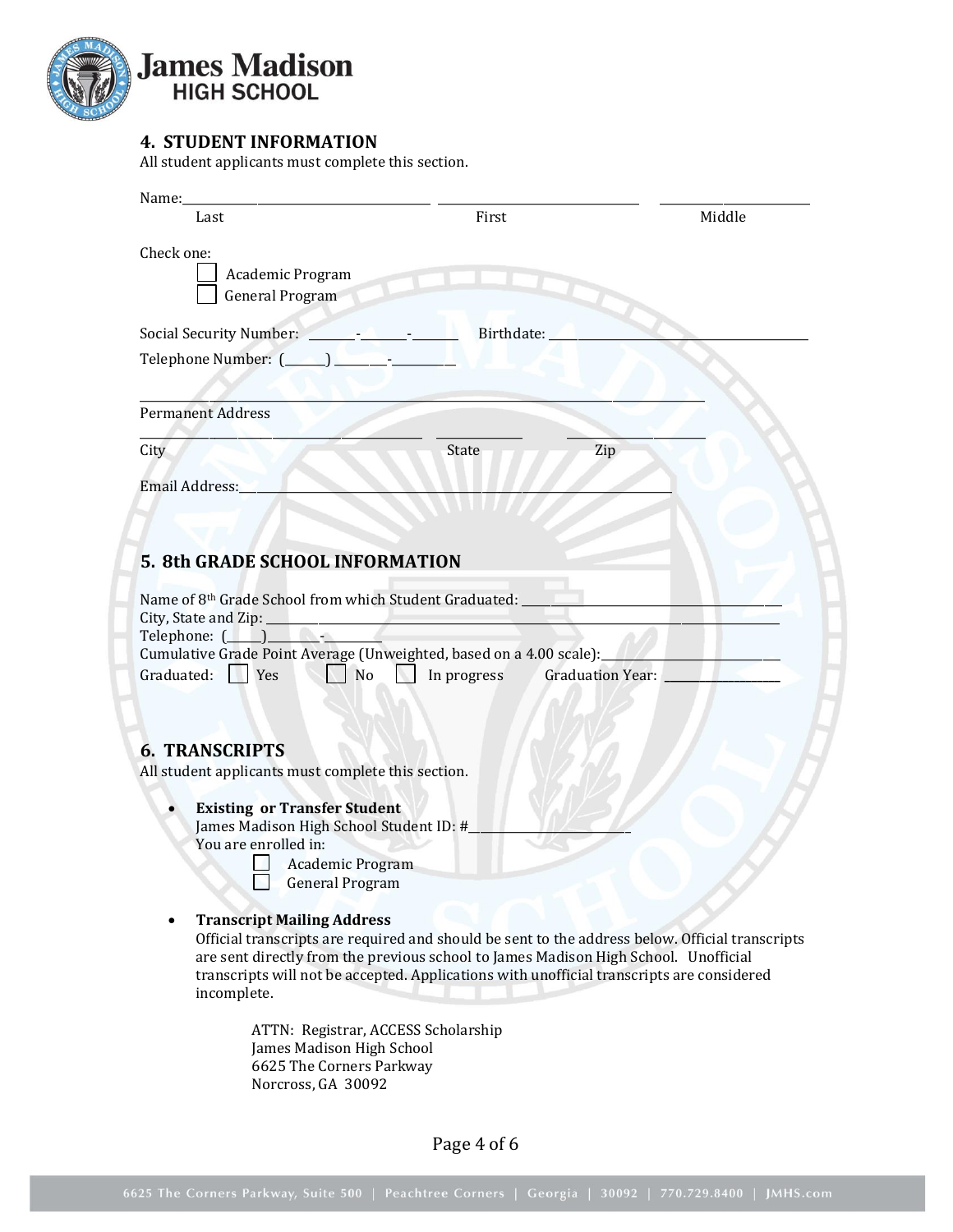

## **7. RELEASE OF INFORMATION**

By checking this box, you agree to allow Ashworth College to use your essay and photo for promotional purposes. Submitting a photo with your application is optional.

## **8. SIGNATURE**

All student applicants must read and understand this section. *Applications must be submitted through the e-mail provided and must be signed before James Madison High School can guarantee receipt of scholarship application.* 

 $\Box$ 

Student Signature Date

# **9. PARENT / GUARDIAN INFORMATION**

Students who are under 18 years old are required to provide information on their parents or guardians.

| Parent/Guardian Street Address                                                                                                                                      |       |      |  |
|---------------------------------------------------------------------------------------------------------------------------------------------------------------------|-------|------|--|
| City                                                                                                                                                                | State | Zip  |  |
| Phone of Parent/Guardian:                                                                                                                                           |       |      |  |
| eMail of Parent/Guardian:                                                                                                                                           |       |      |  |
|                                                                                                                                                                     |       |      |  |
|                                                                                                                                                                     |       |      |  |
|                                                                                                                                                                     |       |      |  |
|                                                                                                                                                                     |       | Date |  |
|                                                                                                                                                                     |       |      |  |
|                                                                                                                                                                     |       |      |  |
| Parent/Guardian Signature<br>(If applicant is under 18 years old, the parent/guardian information and signature is required before<br>application can be accepted.) |       |      |  |

Page 5 of 6